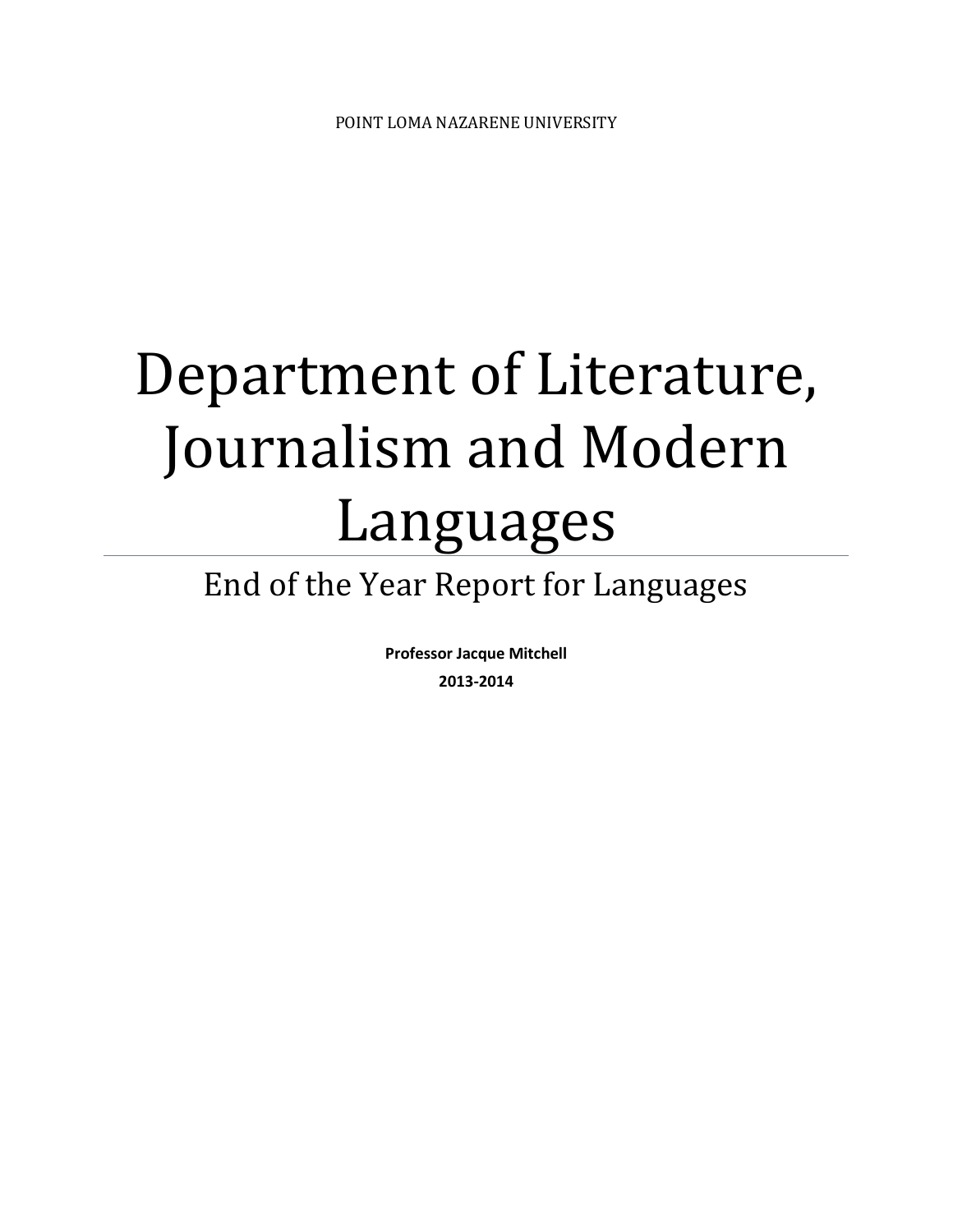#### **Assessment Plan Description**

#### **1. Program Mission Statement:** Please see the Assessment Wheel.

Embodying the core values of a Christian liberal arts education in the Wesleyan theological tradition, and focusing on the power of language and story to shape us and our world, the LJML department and programs will provide students with knowledge, skills, and experiences to equip them to understand, interpret, analyze, evaluate, and create texts as linguistic and/or artistic expressions of diverse human experiences. We value reading, writing, researching, speaking, and discussing as profound means of participating in the redemptive work of God in all of creation.

#### **2. Program Learning Outcomes (PLOs):** Please see the Assessment Wheel.

- 1. Write essays without significant errors of grammar, spelling, or vocabulary usage that would impede comprehension by a native speaker.
- 2. Comprehend the main idea and most details of connected oral discourse by a native speaker on a variety of topics.
- 3. Converse in a participatory fashion with a native speaker using a variety of language strategies to convey meaning.
- 4. Analyze and interpret target language texts and data sets according to their cultural, literary, and /or linguistic content.
- 5. Display knowledge of the nature and structure of language.
- 6. Discuss the influence of their own perspective on cultural interconnections through engagement with local, national, or international communities.
- **3. Curriculum Map:** Please see the Assessment Wheel.
- **4. Multi-Year Assessment Plan:** Please see the Assessment Wheel.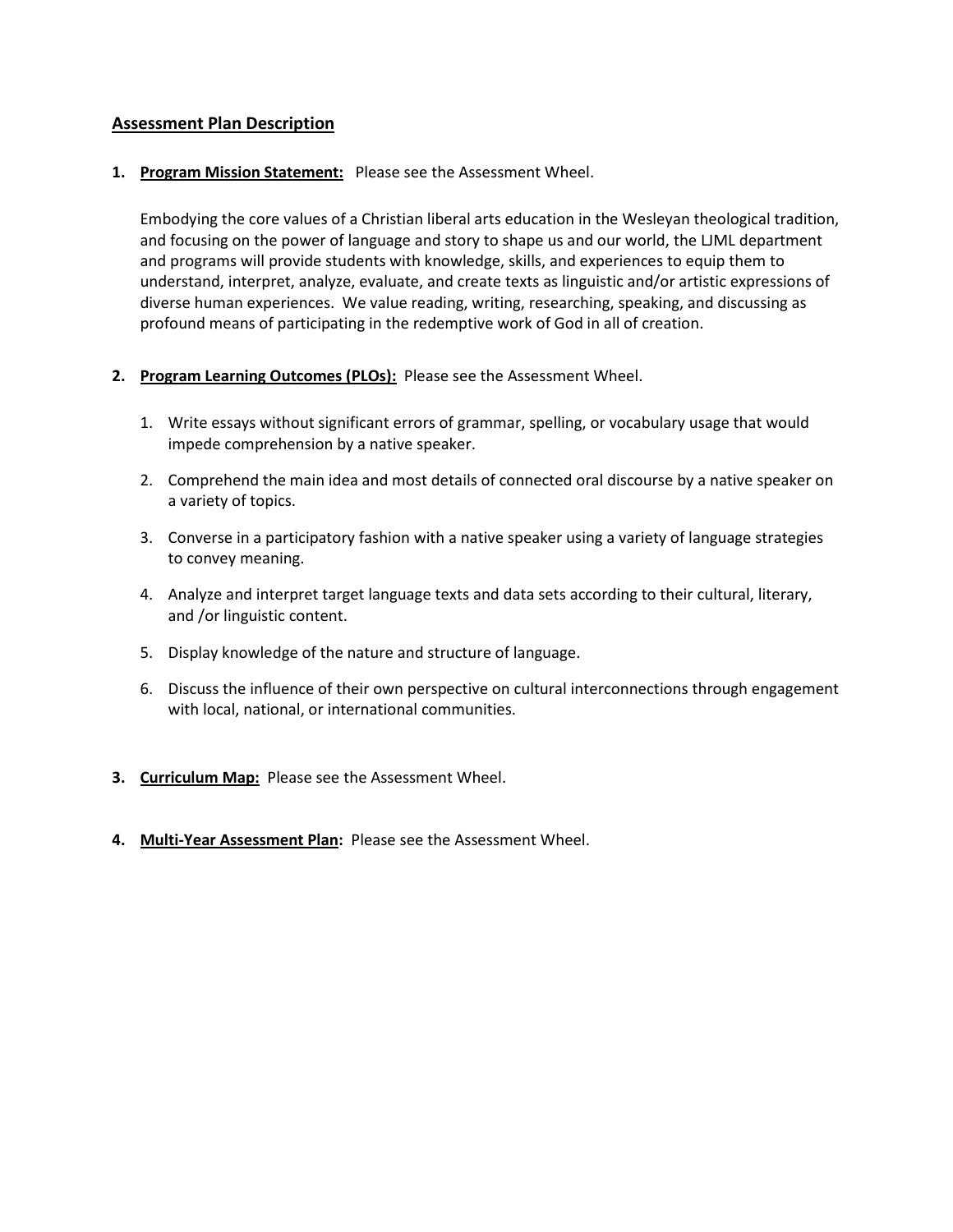#### **Assessment Activities**

#### **Key Assignments:**

*PLO 1. Written Essay as administered by an Exit Assessment Writing Prompt, and/or Portfolio Reflective Writing Piece.*

*PLO 2 . Oral Proficiency Interview as per ACTFL standards.*

*PLO 3 . Oral Proficiency Interview as per ACTFL standards.*

*PLO 4. Written Literary Analysis from Portfolio.*

*PLO 5. Exit Assessment through Standardized Grammar Exam, SATII Subject Test in Spanish.*

*PLO 6 . Reflective Essay on Study Abroad Experience administered by an Exit Assessment Writing Prompt and included in the Portfolio.*

#### **5. Methods of Assessment:** Please see the Assessment Wheel.

#### **Rubrics for Key Assignments**

- 1. ACTFL Writing Rubric: Attached
- 2/3. OPI ACTFL Standards
- 4/6. ACTFL Writing Rubric: Attached
- 5. SATII Subject Test in Spanish: SATII scoring guidelines.

#### **ACTFL Key (corresponds to proficiency levels for oral and writing abilities):**

| <b>NOVICE</b>    | <b>INTERMEDIATE</b> | <b>ADVANCED</b> | <b>SUPERIOR</b>        |
|------------------|---------------------|-----------------|------------------------|
| $LOW = 50\%$     | LOW=65%             | LOW=80%         | <b>95% &amp;HIGHER</b> |
| <b>MID=55%</b>   | <b>MID=70%</b>      | <b>MID=85%</b>  |                        |
| <b>HIGH= 60%</b> | <b>HIGH=75%</b>     | <b>HIGH=90%</b> |                        |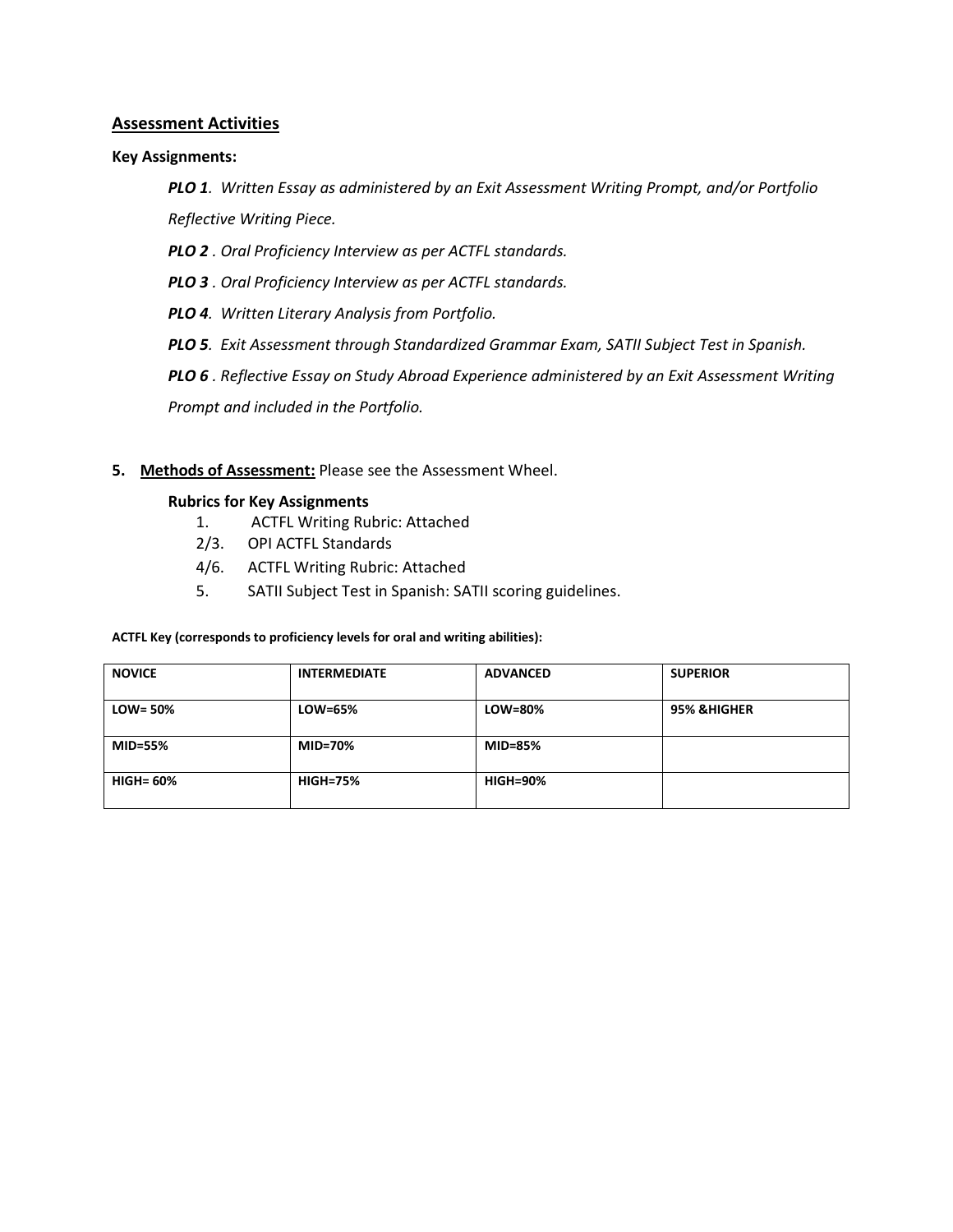### **ACTFL WRITING RUBRIC**:

## $\frac{\mbox{ACTFL Project} \mbox{Guidelines}-\mbox{Writing} \mbox{ (Revised 2001)} }{\mbox{ASSESSMENT CRITERIA CHART}}$

| <b>Proficiency Level</b> | <b>Tasks and Functions</b>                                                                                                                                                                                                                                                                 | Context/Content                                                                                                                                                                         | <b>Text Type</b>                                                                                                                                                      | Accuracy                                                                                                                                                                                                                                 |
|--------------------------|--------------------------------------------------------------------------------------------------------------------------------------------------------------------------------------------------------------------------------------------------------------------------------------------|-----------------------------------------------------------------------------------------------------------------------------------------------------------------------------------------|-----------------------------------------------------------------------------------------------------------------------------------------------------------------------|------------------------------------------------------------------------------------------------------------------------------------------------------------------------------------------------------------------------------------------|
| Superior                 | Can write most correspondence<br>(memos, letters, summaries,<br>reports)<br>Can write in detail and explain<br>complex matters, state opinions,<br>present supporting arguments<br>and compose hypotheses and<br>conjectures.                                                              | Most formal and informal<br>settings.<br>Practical, professional and<br>social topics treated both<br>concretely and abstractly.                                                        | Writes a clearly organized and<br>articulated text that can extend<br>from several paragraphs to<br>pages.                                                            | Demonstrates no patterned<br>errors in basic structures,<br>vocabulary, punctuation, or<br>spelling. Some occasional<br>errors may occur, particularly in<br>low-frequency structures, which<br>rarely disturb the native reader.        |
| Advanced                 | Can write informal and some<br>routine formal correspondence<br>and reports that require simple<br>narratives, descriptions, and<br>summaries of a factual nature.<br>Can narrate and describe in<br>major time frames, at times uses<br>paraphrase and elaboration to<br>provide clarity. | Informal settings and some<br>routine formal settings on<br>familiar topics.<br>Topics of personal and general<br>interest.                                                             | Writes a connected, cohesive<br>text of at least a paragraph in<br>length. Can extend to two or<br>more paragraphs in length on<br>familiar topics.                   | Expresses meaning that is<br>comprehensible to those<br>unaccustomed to the writing of<br>non-natives, primarily through<br>generic vocabulary, with good<br>control of the most frequently<br>used basic structures and<br>punctuation. |
| Intermediate             | Can meet practical writing<br>needs, i.e., notes, simple<br>messages, and requests for<br>information. Can ask and<br>respond to straightforward<br>questions.                                                                                                                             | Routine informal settings and<br>limited tasks involving the<br>exchange of simple information<br>Predictable, familiar topics<br>related to self and daily<br>routines and activities. | Writes a loosely connected text<br>made up of a collection of<br>primarily discrete sentences that<br>may or may not be presented in<br>the semblance of a paragraph. | Expresses meaning through<br>vocabulary and basic structures<br>that is comprehensible to those<br>accustomed to the writing of<br>non-natives.                                                                                          |
| Novice                   | Can write words, lists and notes<br>and limited formulaic<br>information to communicate the<br>most basic information                                                                                                                                                                      | The most common informal<br>settings.<br>Most common aspects of self<br>and daily life.                                                                                                 | Words, lists, phrases and some<br>limited formulaic information.                                                                                                      | May be difficult to<br>comprehend, even for readers<br>accustomed to dealing with<br>non-native writers.                                                                                                                                 |

 $\copyright$  2002 American Council on the Teaching of Foreign Languages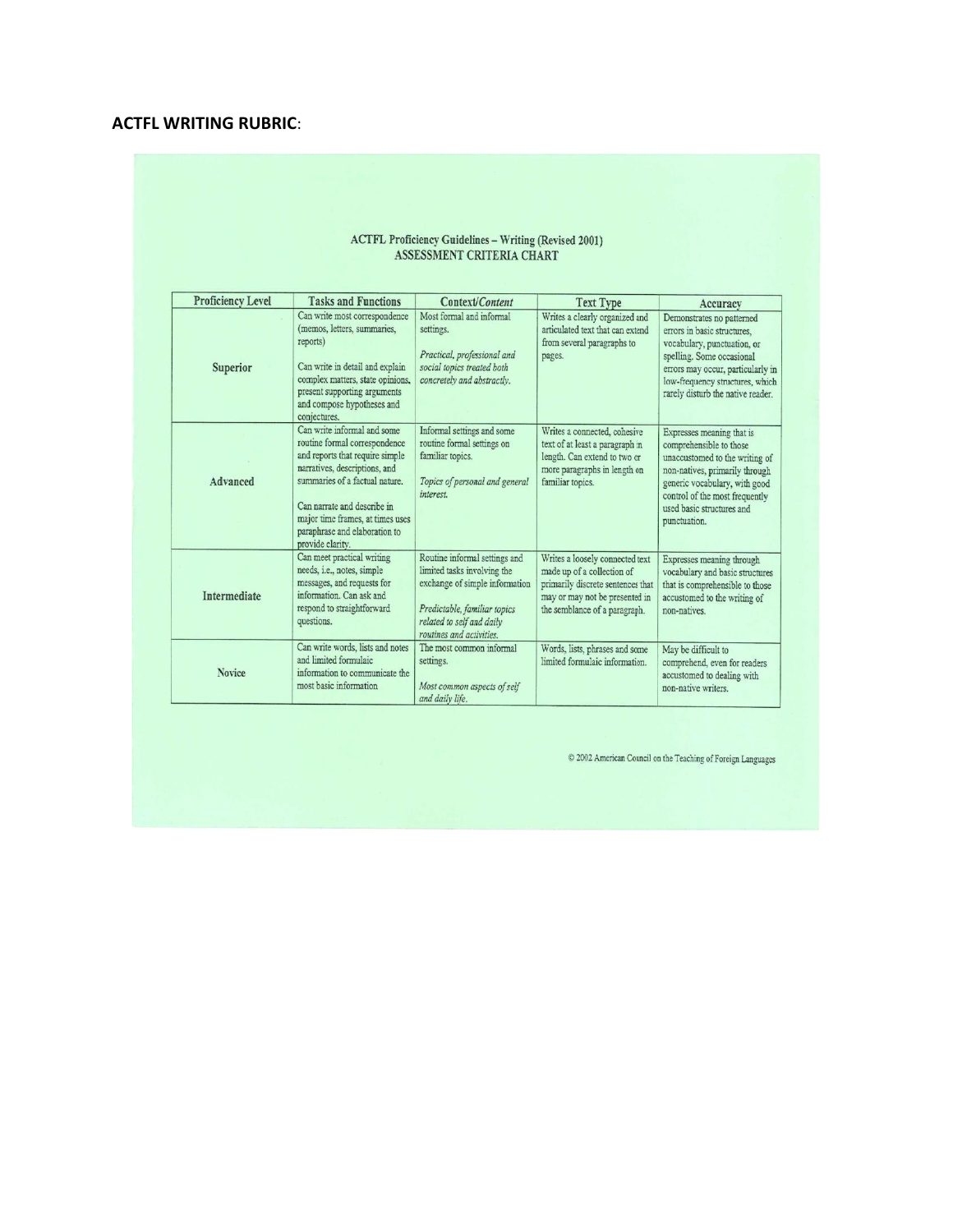#### **Criteria for Success:**

All of the data collected has been analyzed using the standards set by the American Council on the Teaching of Foreign Languages (ACTFL), the College Board SATII Language Exam, and the Language Section of the LJML Department. All of the assessments were conducted as part of the requirements for SPA485 Senior Seminar. The assessment for the Portfolio Writing was carried out by the Full Time Language faculty. The Oral Proficiency Interviews were conducted by Professor Mitchell, and the SATII Exam was graded according to the College Board instructions by Professor Yorba-Grey. The criteria set by the Department follows ACTFL Standards of proficiency. The Department decided to set the mean at 70% of graduating students considering this would then represent the average student. The average student then is expected to achieve in the 80<sup>th</sup> percentile according to ACTFL, the Advanced Low Level. The rationale is that, according to ACTFL standards, for language proficiency to be sufficient for use in the work place, it should be at least at an Advanced Low Level. This year we did not have any graduates in the Romance Languages or French Majors.

- **PLO 1**. Written Essay as administered by an Exit Assessment Writing Prompt, and/or Portfolio of Reflective Writing. The criteria set by the Department establish that 70% of graduating students will reach the Advanced Level of writing according to the ACTFL. An Advanced Low Level will be considered as a score of 80%. The Portfolio includes four pieces of reflective writing in which students demonstrate literary scholarship or research, cultural awareness, knowledge of language and professional preparation. The criteria set by the Department establish that 70% of graduating students will achieve at least the Advanced Low Level of writing (80%) as set by the ACTFL standards. **PLO's 2-3**. Oral Proficiency Interview: The criteria set by the Department establish that 70% of graduating students will achieve at least the Advanced Low Level (80%) as set by the ACTFL standards.
- **PLO 4**. Written Essay as administered by an Exit Assessment Writing Prompt, and/or Portfolio of Reflective Writing. The criteria set by the Department establish that 70% of graduating students will reach the Advanced Level of writing according to the ACTFL. An Advanced Low Level will be considered as a score of 80%. The Portfolio includes four pieces of reflective writing in which students demonstrate literary scholarship or research, cultural awareness, knowledge of language and professional preparation. The criteria set by the Department establish that 70% of graduating students will achieve at least the Advanced Low Level of writing (80%) as set by the ACTFL standards.
- **PLO 5**. Exit assessment through the SATII Subject Test in Language. The criteria set by the Department establish that 70% of graduating students will achieve the Advanced Low Level (80%) as set by ACTFL standards, and will be at least at the  $80<sup>th</sup>$  percentile of all those tested nation-wide.
- **PLO 6**. Reflective Essay on Study Abroad Experience administered by an Exit Assessment Writing Prompt and included in the Portfolio. The criteria set by the Department establish that 70% of graduating seniors will successfully make connections between their own culture and the cultures represented by the target countries.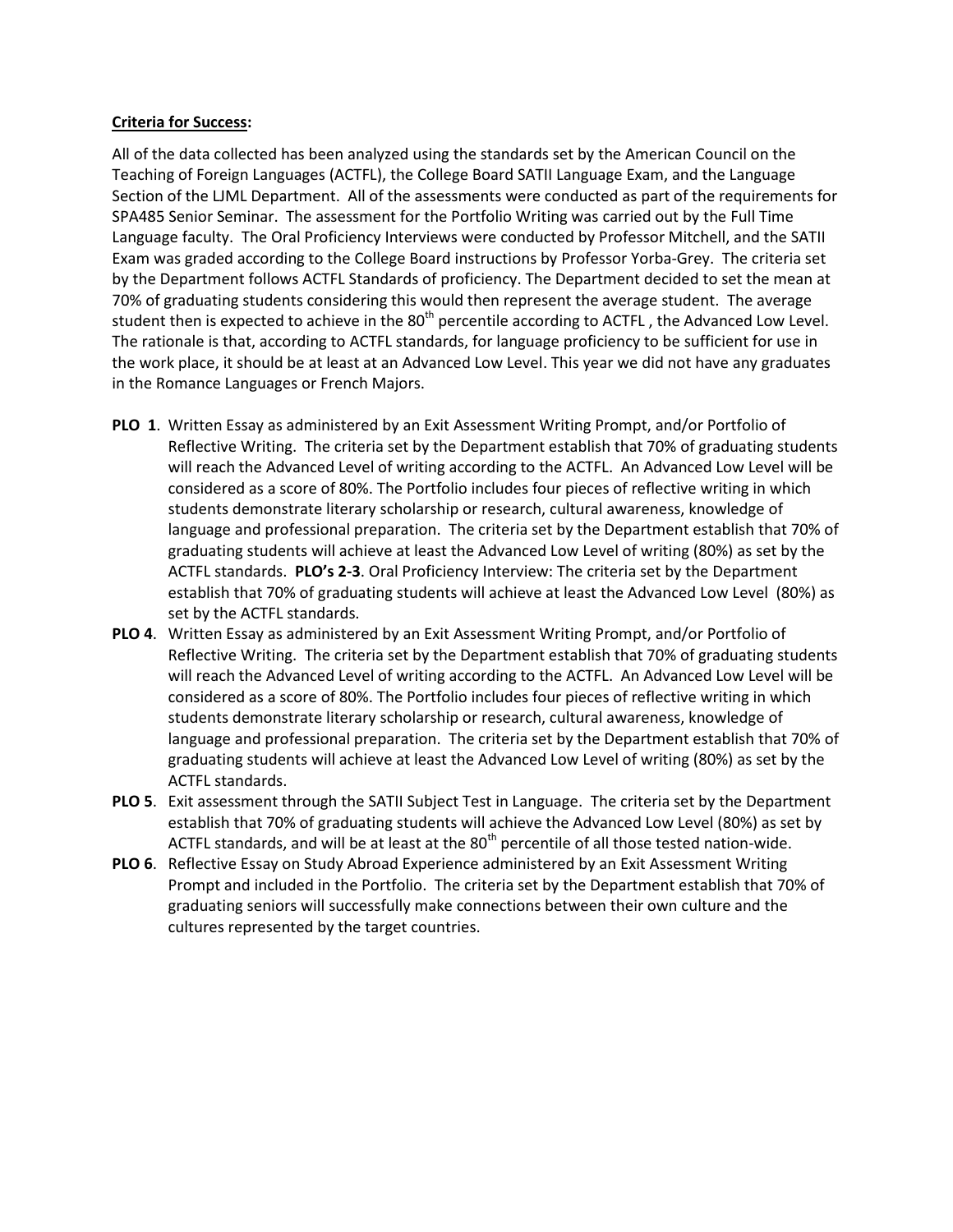## **6**. **Summary of Data Collected:**

| <b>WASC</b><br><b>REQUIRED</b><br><b>GRADUATION</b><br><b>PROFICIENCIES</b> | <b>ASSIGNMENT</b>                                        | <b>MEANS OF</b><br><b>ASSESSMENT</b>                                                                                                               | <b>Finding 1</b>       | <b>Finding 2</b>       | <b>Finding 3</b>       |
|-----------------------------------------------------------------------------|----------------------------------------------------------|----------------------------------------------------------------------------------------------------------------------------------------------------|------------------------|------------------------|------------------------|
| <b>QUANTITATIVE</b><br><b>REASONING</b>                                     | <b>SATII</b><br><b>SUBJECT TEST</b><br><b>IN SPANISH</b> | <b>SATII SCORING</b><br><b>GUIDELINES</b><br><b>(800 PTS</b><br><b>POSSIBLE)</b>                                                                   | 770                    | 610                    | 770                    |
| <b>ORAL</b><br><b>COMMUNICATION</b>                                         | <b>ORAL</b><br><b>PROFICIENCY</b><br><b>IINTERVIEW</b>   | <b>OPI ACTFL</b><br><b>STANDARDS</b>                                                                                                               | <b>ADV HIGH</b><br>90% | <b>ADV LOW</b><br>80%  | <b>ADV MID</b><br>85%  |
| <b>WRITTEN</b><br><b>COMMUNICATION/</b><br><b>CRITICAL THINKING</b>         | <b>PORTFOLIO</b>                                         | <b>ACTFL WRITING</b><br><b>RUBRIC:</b><br>1)TASKS &<br><b>FUNCTIONS</b><br>2) CONTEXT<br><b>&amp;CONTENT</b><br><b>3) TEXT TYPE</b><br>4) ACCURACY | <b>ADV HIGH</b><br>90% | <b>ADV LOW</b><br>80%  | <b>ADV HIGH</b><br>90% |
| <b>INFORMATIONAL</b><br>LITERACY/ORAL<br><b>COMMUNICATION</b>               | <b>ORAL</b><br><b>PRESENTATION</b>                       | <b>ACTFL WRITING</b><br><b>RUBRIC:</b><br>1)TASKS &<br><b>FUNCTIONS</b><br>2) CONTEXT<br><b>&amp;CONTENT</b><br><b>3) TEXT TYPE</b><br>4) ACCURACY | <b>ADV HIGH</b><br>90% | <b>ADV HIGH</b><br>90% | <b>ADV HIGH</b><br>90% |
| <b>WRITTEN</b><br><b>COMMUNICATION/</b><br><b>CRITICAL THINKING</b>         | <b>FINAL ESSAY</b>                                       | <b>ACTFL WRITING</b><br><b>RUBRIC:</b><br>1)TASKS &<br><b>FUNCTIONS</b><br>2) CONTEXT<br><b>&amp;CONTENT</b><br>3) TEXT TYPE<br>4) ACCURACY        | <b>ADV HIGH</b><br>90% | <b>ADV LOW</b><br>80%  | <b>ADV HIGH</b><br>90% |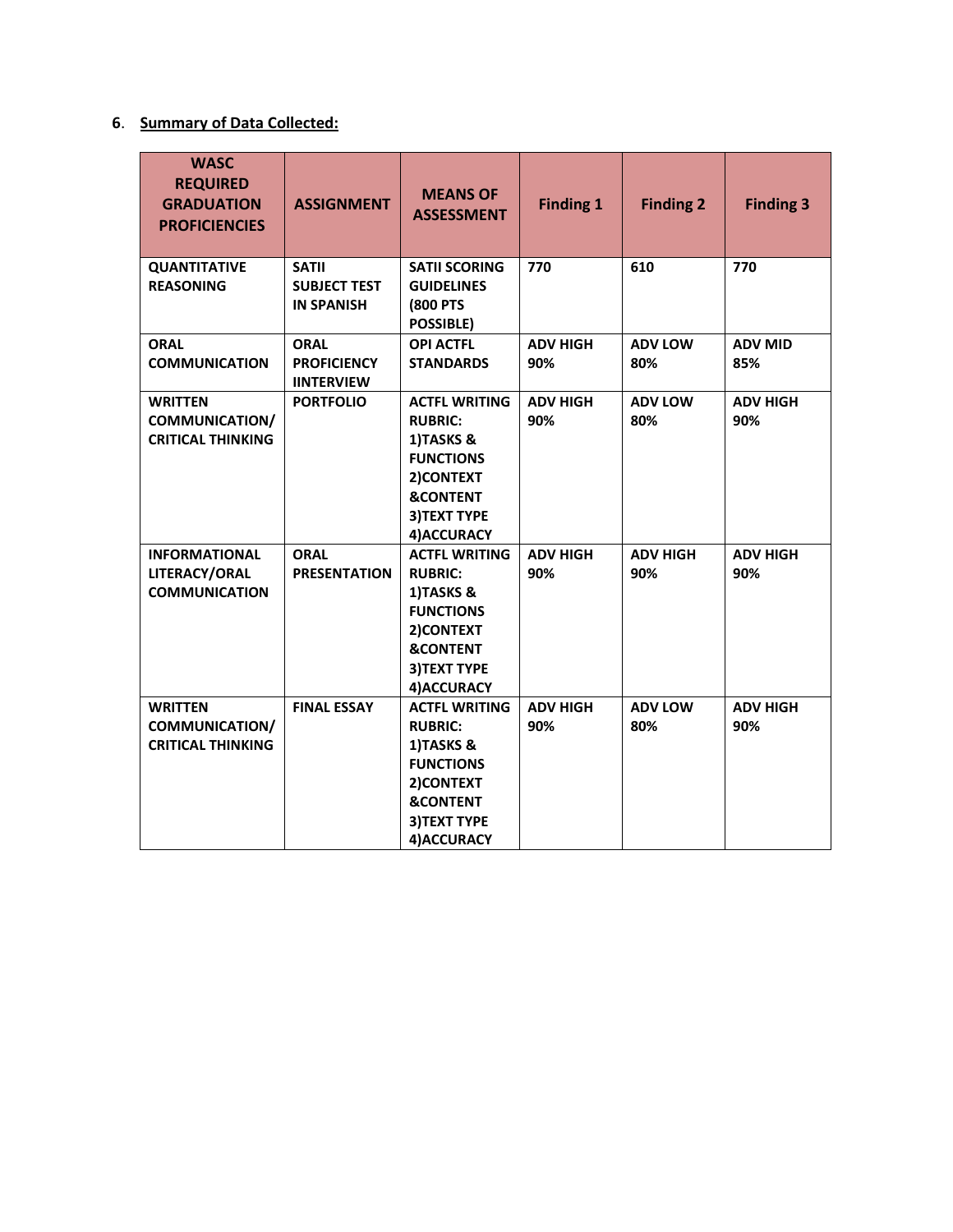| <b>PROGRAM</b><br><b>LEARNING</b><br><b>OUTCOMES</b>                                                                                                                       | <b>ASSIGNMENT</b>                                            | <b>MEANS OF</b><br><b>ASSESSMENT</b>                                                                                                              | <b>Finding 1</b>       | <b>Finding 2</b>      | <b>Finding 3</b>       |
|----------------------------------------------------------------------------------------------------------------------------------------------------------------------------|--------------------------------------------------------------|---------------------------------------------------------------------------------------------------------------------------------------------------|------------------------|-----------------------|------------------------|
| 1. Write essays without<br>significant errors of<br>grammar, spelling, or<br>vocabulary usage that<br>would impede<br>comprehension by a<br>native speaker.                | <b>PORTFOLIO:</b><br>Literary<br><b>Analysis</b>             | <b>ACTFL WRITING</b><br><b>RUBRIC:</b><br>1)TASKS &<br><b>FUNCTIONS</b><br>2) CONTEXT<br><b>&amp;CONTENT</b><br><b>3)TEXT TYPE</b><br>4) ACCURACY | <b>ADV HIGH</b><br>90% | <b>ADV LOW</b><br>80% | <b>ADV HIGH</b><br>90% |
| 2. Comprehend the main<br>idea and most details of<br>connected oral discourse<br>by a native speaker on<br>variety of topics.                                             | <b>ORAL</b><br><b>PROFICIENCY</b><br><b>IINTERVIEW</b>       | <b>OPI ACTFL</b><br><b>STANDARDS</b>                                                                                                              | <b>ADV HIGH</b><br>90% | <b>ADV LOW</b><br>80% | <b>ADV MID</b><br>85%  |
| 3. Converse in a<br>participatory fashion<br>with a native speaker<br>using a variety of<br>language. strategies to<br>convey meaning.                                     | <b>ORAL</b><br><b>PROFICIENCY</b><br><b>IINTERVIEW</b>       | <b>OPI ACTFL</b><br><b>STANDARDS</b>                                                                                                              | <b>ADV HIGH</b><br>90% | <b>ADV LOW</b><br>80% | <b>ADV MID</b><br>85%  |
| 4. Analyze and Interpret<br>target language texts<br>and data sets according<br>to their cultural, literary,<br>and/or linguistic<br>content.                              | <b>PORTFOLIO:</b><br>Literary<br><b>Analysis</b>             | 1)TASKS &<br><b>FUNCTIONS</b><br>2)CONTEXT<br><b>&amp;CONTENT</b><br>3) TEXT TYPE<br>4) ACCURACY                                                  | <b>ADV HIGH</b><br>90% | <b>ADV LOW</b><br>80% | <b>ADV HIGH</b><br>90% |
| 5. Display knowledge of<br>the nature and structure<br>of language.                                                                                                        | <b>SATII</b><br><b>SUBJECT TEST</b><br><b>IN SPANISH</b>     | <b>SATII SCORING</b><br><b>GUIDELINES</b><br><b>(800 PTS)</b><br>POSSIBLE)                                                                        | 770                    | 610                   | 770                    |
| 6. Discuss the influence<br>of their own perspective<br>on cultural<br>interconnections<br>through engagement<br>with local, national, or<br>international<br>communities. | <b>PORTFOLIO:</b><br>Cultural<br><b>Connections</b><br>Essay | 1)TASKS &<br><b>FUNCTIONS</b><br>2) CONTEXT<br><b>&amp;CONTENT</b><br><b>3)TEXT TYPE</b><br>4) ACCURACY                                           | <b>ADV MID</b><br>85%  | <b>ADV MID</b><br>85% | <b>ADV HIGH</b><br>90% |